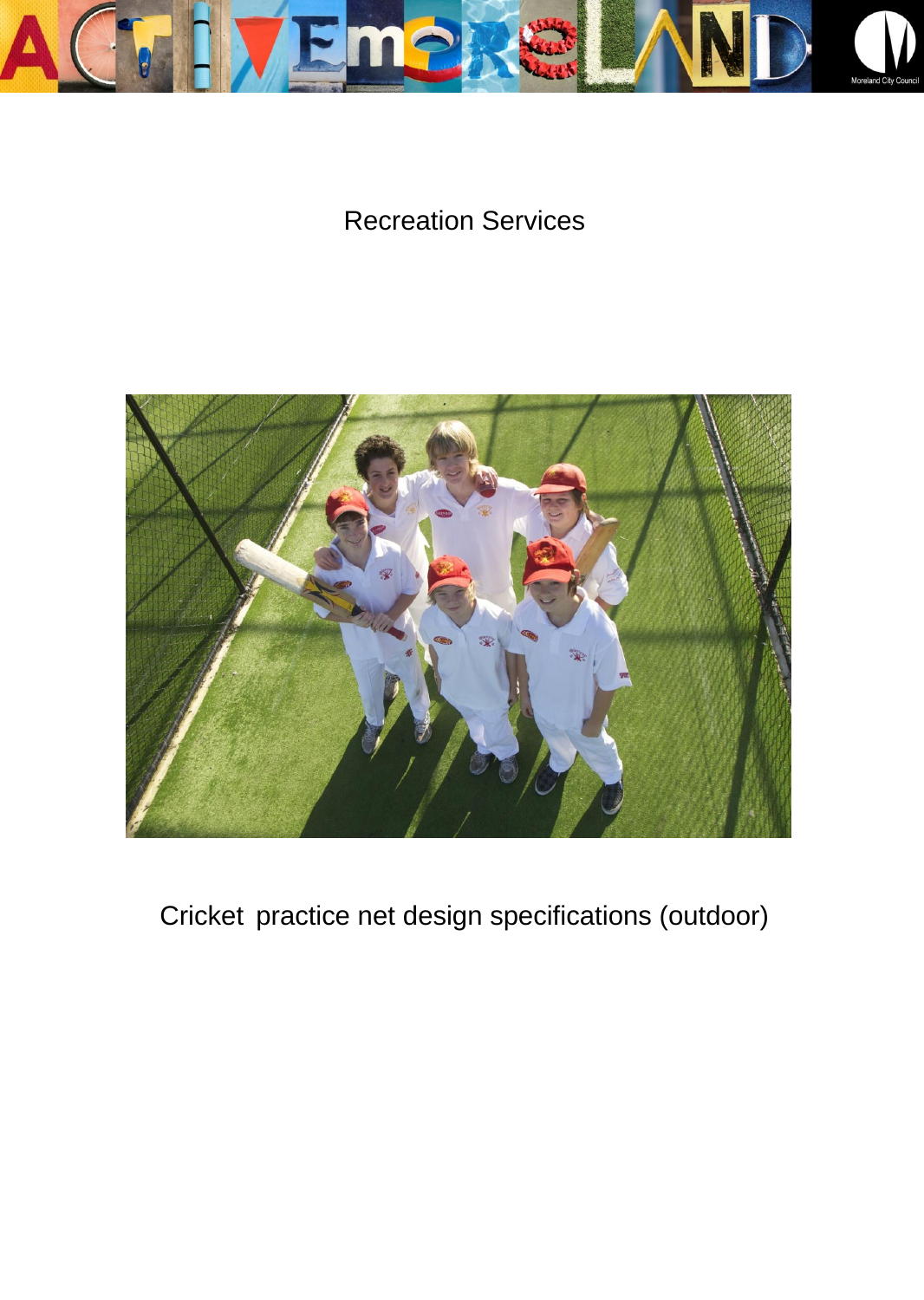# **Cricket practice net specifications**

# **Cricket only synthetic practice pitches (training)**

# **Dimensions of single net (fenced area)**

3.6m wide x 11m long (minimum requirements)

### **Dimensions of pitch**

- 2.4m wide x 21m long (includes 2m for wicket box) (minimum requirements)
- 300mm x 175mm hole for stump to be located at the centre of pad.

### **Bowlers landing pad dimension**

- Landing pad 1.8m wide x 3m long
- 300mm x 175mm hole for stump to be located at the centre of pad.
- Base: concrete slab (refer to concrete slab)
- Bowlers landing pad surface all season synthetic with rubber fleck

#### **Base**

- The wicket area is to be excavated to the required formation level.
- Place and compact a 50mm consolidated depth of 20mm wet mix crushed rock as bedding for the slab.

# **Concrete slab**

 Compacted granitic sand or concrete base (subject to soil testing) covered with minimum 25 mm pile height synthetic grass infilled with rubber granules.

Ę 트  $\mathbf{I}$ ξ  $\frac{1}{1}$ g **MINIMIIM** RECOMMENDED

 $- - 3.6m - +$ 

MAXIMUM 9m **NETTING ROOF** 

An example of minimum and recommended dimensions for a standard cricket net facility.

- Pitch to be 100 mm thick concrete slab reinforced with F62 mesh.
- Concrete to be finished with a steel float followed by a hair broom finish.
- Pitch surrounds to be 85 mm thick unreinforced concrete.
- Concrete surface to be flush with adjacent grass surface.
- Pitches to be provided with maximum 30mm longitude fall.

# **Fence enclosure**

As in accordance with AS1725.4 – 2010.

- Install fence prior to installation of pitch and prior to pouring of surrounds.
- Fence to be 3m high black PVC coated mesh with top and bottom rails.
- Bottom rail to be to be installed 25mm above finished concrete surface.
- Fence to be 11m in length with black PVC coated mesh.
- Rear fence (per lane) to be 3.6m in width with black PVC coated mesh.
- Fence/s separating multiple practice wickets to be 11m in length with black PVC coated mesh.
- Backdrop attached to fence to be conveyor belt (second hand) 3m wide and 2m high.
- The posts (50 mm) and bracings will be powder coated to match the colour of the mesh.
- Footings 750 mm ends at corner posts.